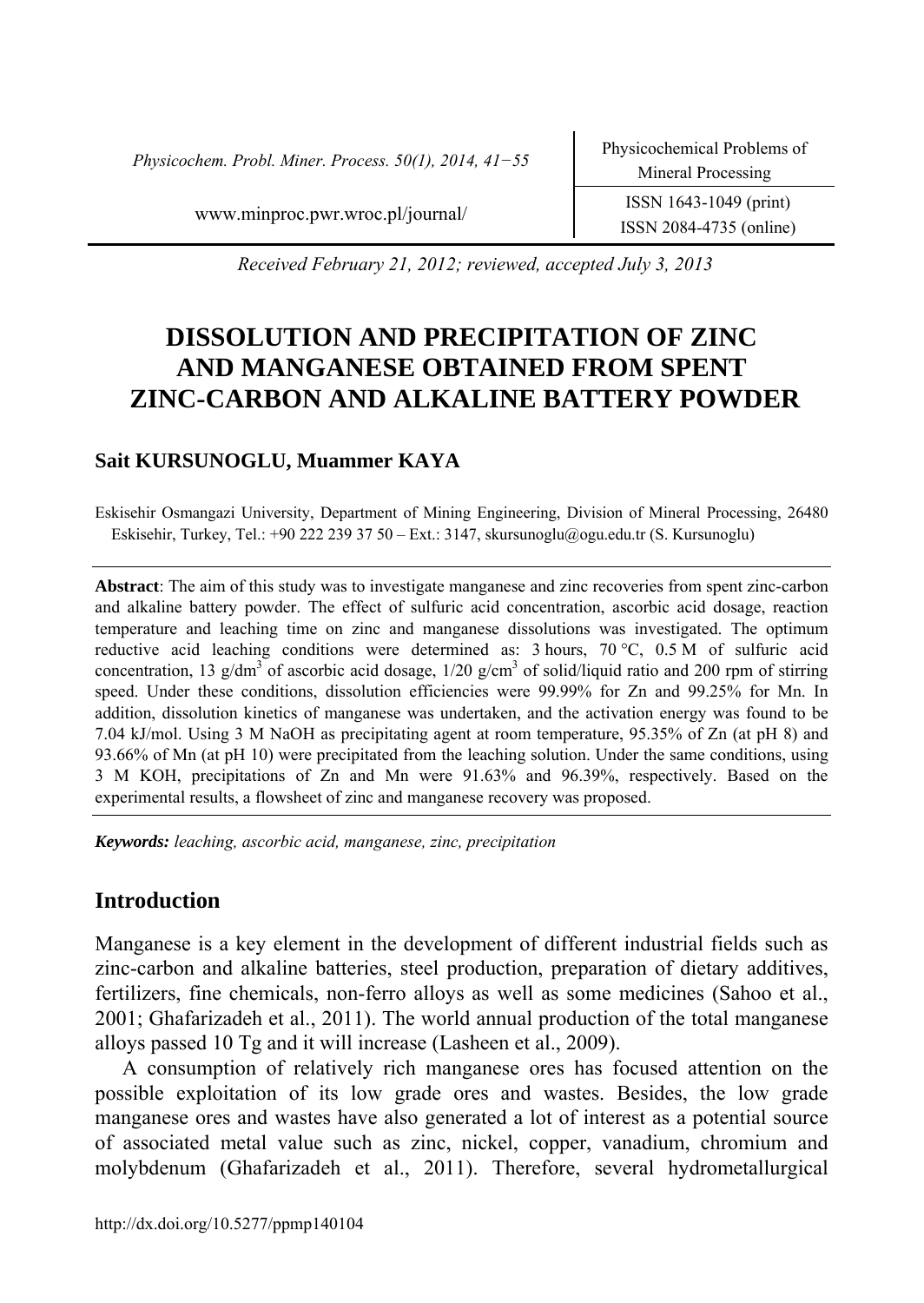processes have been developed for these ores and wastes such as, dissolving manganese as a soluble sulphite or nitrate, purifying a obtained liquor each by different techniques such as precipitation (as sodium or potassium hydroxide), solvent extraction and electro-winning (Salgado et al., 2003; Mantuano et al., 2004; De Souza and Tenorio, 2004; Veleso et al., 2005; De Michelis et al., 2007; Sayilgan et al, 2010).

Recently, numerous reduction methods in acid media has been investigated such as lactose reduction leaching (Veglio et al., 2000), sucrose reduction leaching (Veglio et al., 1994), corncob reduction leaching (Tian et al., 2010), oxalic acid reduction leaching (Sahoo et al., 2001; Sayilgan et al., 2009), waste newspaper reduction leaching (Biswal et al., 2011), hydrogen peroxide reduction leaching (El Hazek et al., 2006; Zhang and Cheng, 2007), ascorbic/oxalic acid reduction leaching (Sayilgan et al., 2010; Kaya and Kursunoglu, 2012) and activated carbon powder reduction leaching (Kursunoglu and Kaya, 2013).

In the present work, the zinc-carbon and alkaline battery powder is reduced to zinc sulfate and manganese sulfate by employing ascorbic acid in sulfuric acid solution. The following reactions can be considered for the dissolution of zinc oxide and manganese dioxide from zinc-carbon and alkaline battery powder. According to Eq. (1), zinc oxide fully dissolves in sulfuric acid solution. On the other hand, Eq. (2) indicates that ascorbic acid can be used to dissolve manganese dioxide in sulfuric acid solution:

$$
ZnO + H_2SO_4 \to ZnSO_4 + H_2O \tag{1}
$$

$$
10MnO_2 + 10H_2SO_4 + C_6H_8O_6 \to 10MnSO_4 + 14H_2O + 6CO_2.
$$
 (2)

The aim of this study is to investigate manganese and zinc recovery from spent battery powder by sulfuric acid leaching in the presence of ascorbic acid as a reducing agent. The effects of dissolution time, sulfuric acid concentration, ascorbic acid dosage and temperature were investigated to determine dissolution kinetics of manganese in this system. In addition, precipitation studies were conducted to reveal structure of manganese hydroxide.

#### **Experimental**

Spent AA and AAA sized zinc-carbon and alkaline batteries were collected from Eskisehir Osmangazi University battery collection bins in Turkey. The batteries were first dismantled by a laboratory hammer crusher and then dry screened by a 2 mm sieve to remove manually steel cases, plastics and papers. Spent battery cells contain 55.3% battery powder, 28.94% steel cases, 6.12% papers and 2.25% plastics. The obtained black battery powder was put into oven at  $105 \pm 5^{\circ}$ C for 24 h. The moisture content of the battery powder was found to be 7.4%. The dried battery powder was mixed carefully to ensure the homogeneity and then ground to the required particle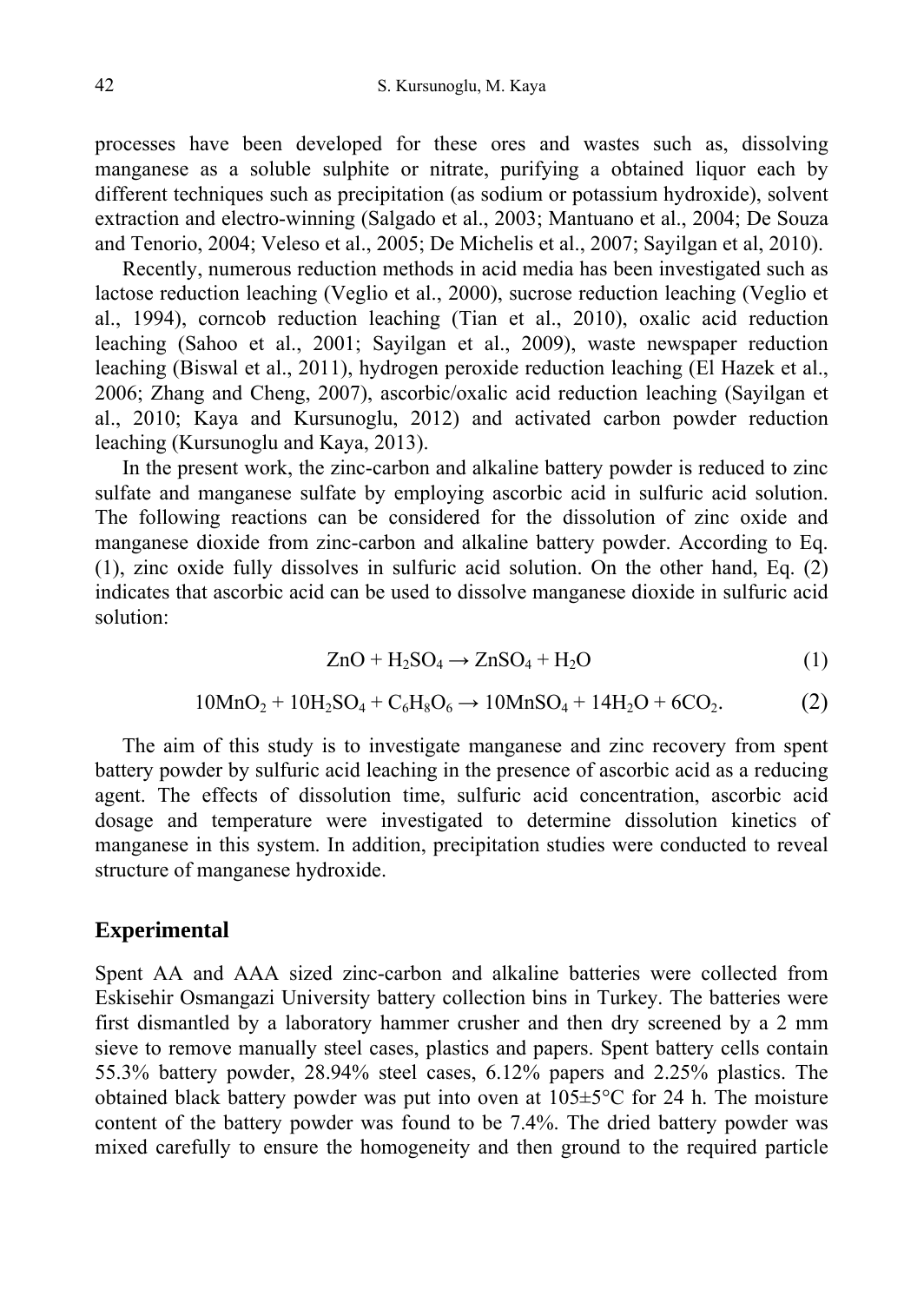size of -88 µm for 30 min in a laboratory Bond ball mill. All leaching tests were performed with the battery powder.

A semi-quantitative analysis of the battery powder was carried out using a Philips PW-2404 X-Ray Fluorescence spectrometer (XRF) for Mn, Zn, Cl, Fe, Si, Ni, Al, S, Mg and K after neutral leaching. The mineralogical composition of the washed battery powder was determined by a Bruker AXS-D8 Advance X-Ray Diffractometer (XRD), using Cu K*α* radiation generated at 30 mA and 40 kV.

The chemical composition of the washed battery powder was 32.80% Mn, 32.92% Zn, 1.29% Cl, 0.84% Fe, 0.62% Si, 0.54% Ni, 0.30% Al, 0.28% S, 0.27% Mg, and 0.24% K. The presence of Cl is due to ammonium chloride that is the electrolytes of zinc–carbon batteries (De Souza et al., 2001; Ferella et al., 2008). Based on the XRD analysis (Fig. 1) the major phases in the washed battery powder were manganese oxides (MnO<sub>2</sub> and Mn<sub>3</sub>O<sub>4</sub>), simonkolleite (Zn<sub>5</sub>(OH)<sub>8</sub>Cl<sub>2</sub>·H<sub>2</sub>O), graphite (C) and zinc oxide (ZnO).



Fig. 1. XRD pattern of washed battery powder

Before reductive acid leaching tests, neutral leaching tests were performed in a 250 cm<sup>3</sup> Erlenmeyer flasks at a constant stirring speed of 200 rpm. The temperature was maintained at 60 °C. The neutral leaching was carried out at solid/liquid ratio of  $1/20$  g/cm<sup>3</sup> and leaching time was 3 hours. After neutral leaching, the final solution pH was measured between 8.7 and 9.0 using a digital pH-meter (Hach, 40d).

In reductive acid leaching tests the battery powder was leached using ascorbic acid as a reducing agent in sulfuric acid solution. The 250 cm<sup>3</sup> Erlenmeyer flasks were dipped in a temperature-controlled water-bath. The slurry was agitated using a magnetic stirrer (Advantec, TBS 541 PA) at 200 rpm. Glass condensers were fitted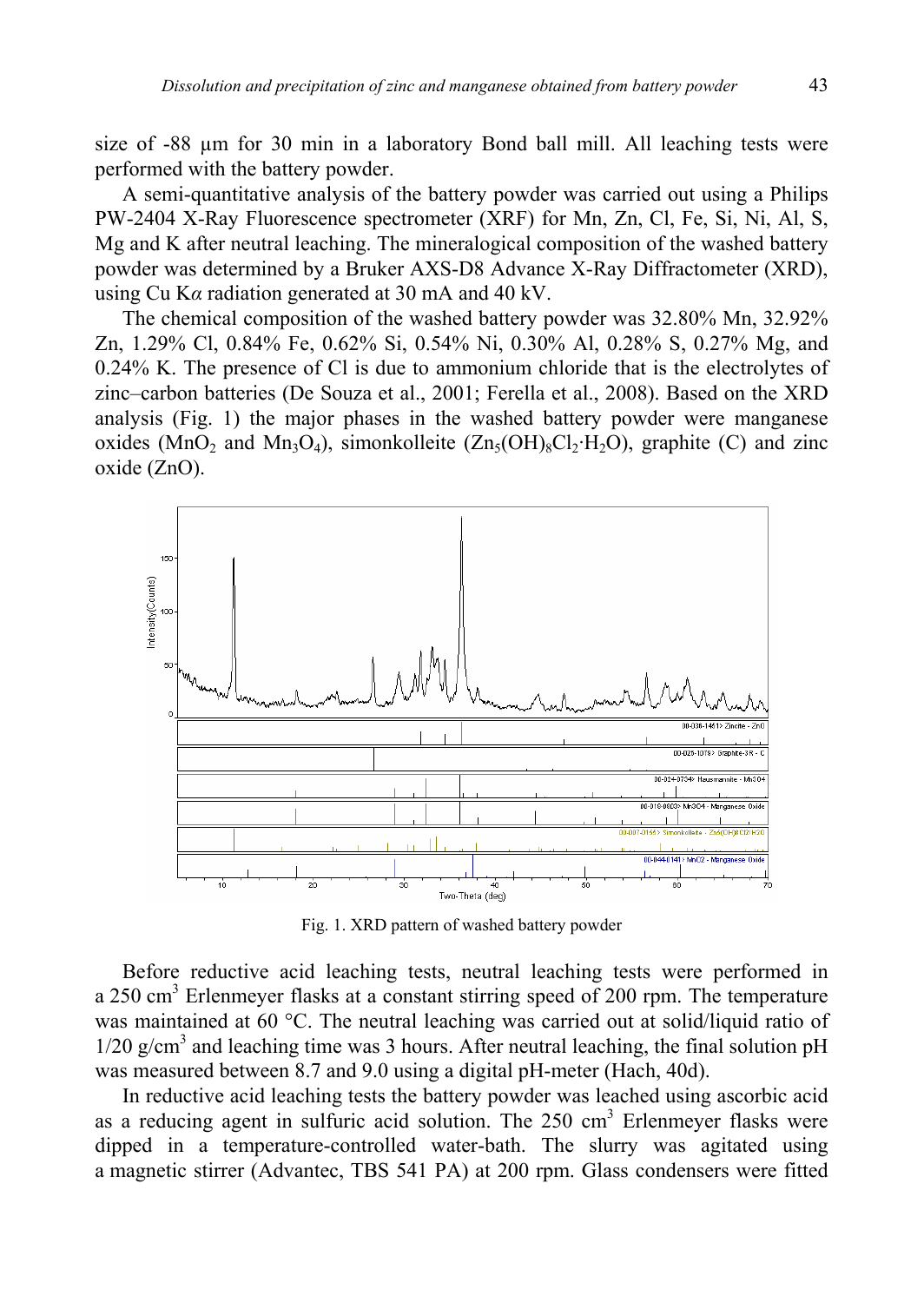on the Erlenmeyer flasks in order to prevent liquid evaporation. The experimental set up used in experiments is shown in Fig. 2.



Fig. 2. Experimental set-up. 1 – temperature controlled water bath, 2 – stirring speed controller,  $3 -$  glass condenser,  $4 - 250$  cm<sup>3</sup> Erlenmeyer flask

After the reductive acid leaching step, selective precipitation tests were carried out at room temperature in a 1 dm3 beaker under constant stirring by a magnetic stirrer. A solution of 3 M NaOH or KOH was added slowly to the leach solution to increase the pH up to 11. The pH of the solution was controlled during precipitation test. A 5 cm<sup>3</sup> sample was withdrawn at determined pH values, and then the samples were diluted with distilled water by 1:100. Zinc and manganese concentrations in the diluted solutions were determined by an Atomic Absorption Spectrometer (AAS). At the end of the precipitation, the solution in the beaker was filtered and the solid residue remained in the filter paper was dried in an oven at 105 °C for 24 hours. The dried solid residue was analyzed by the SEM-EDX to display its structure.

# **Results and discussion**

# **Preliminary leaching tests**

In order to determine the effect of sulfuric acid concentration on the zinc and manganese dissolution, the preliminary leaching tests were carried out at different sulfuric acid concentrations  $(0.05-3 \text{ M})$ , a solid/liquid ratio of  $1/20 \text{ g/cm}^3$ , stirring speed of 200 rpm and leaching temperature of  $70^{\circ}$ C for 3 hours leaching time in the absence of a reducer. The results obtained are given in Fig. 3. It shows that zinc dissolution increased significantly with increasing sulfuric acid concentration up to 0.15 M, and then gradually increased after that point. It can be seen that 98.25% of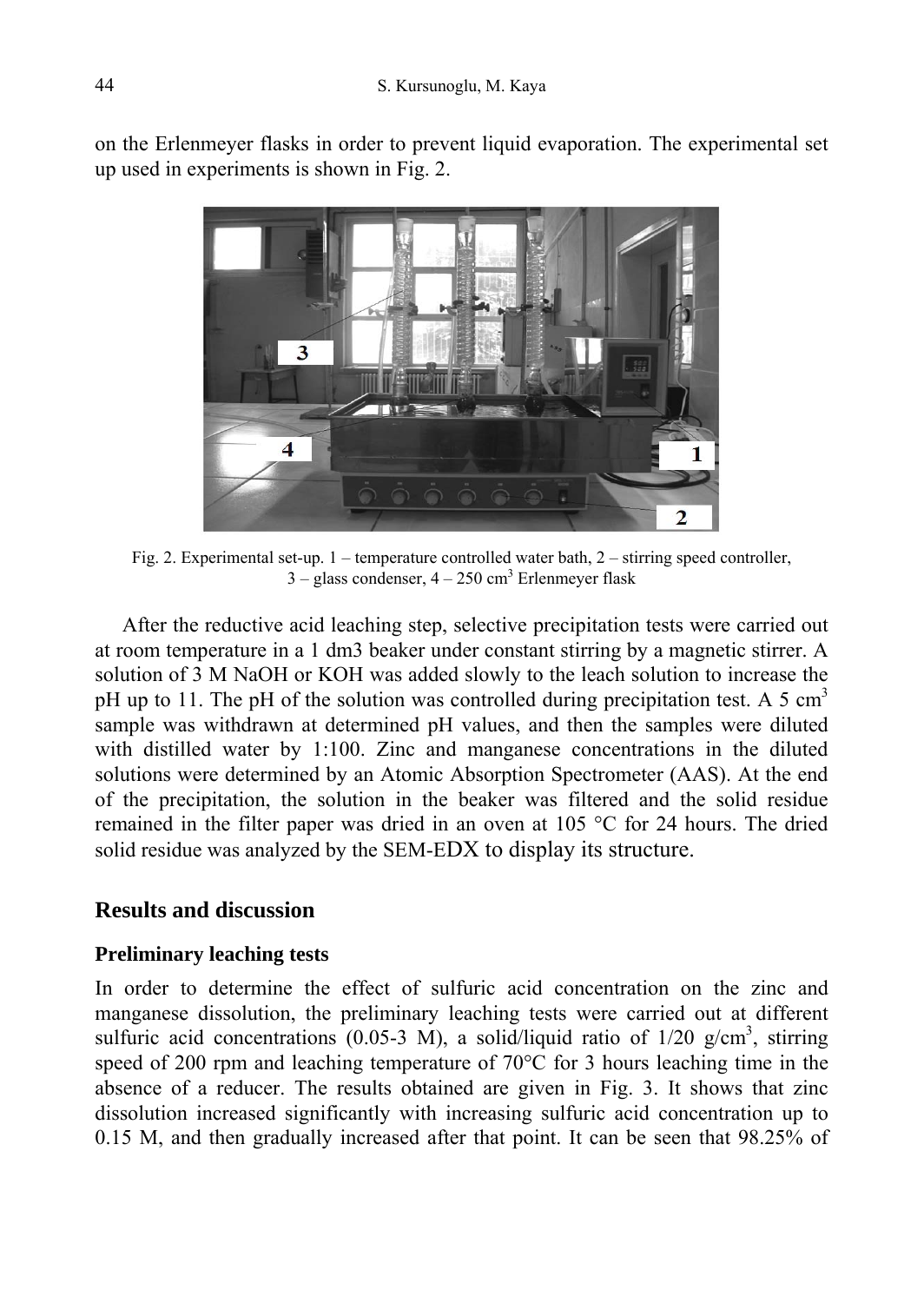zinc was dissolved in 0.5 M sulfuric acid concentration and thereafter remained constant.



Fig. 3. Effect of acid concentration on dissolution of zinc and manganese  $(70 °C, 1/20 g/cm<sup>3</sup>, 200 rpm and 3 hours)$ 

Manganese dissolution gradually increased with increasing sulfuric acid concentration. The maximum manganese dissolution at 3 M sulfuric acid concentration was found to be 69.42%. These results showed that sulfuric acid concentration was very effective on dissolution of zinc and manganese from zinccarbon and alkaline battery powder, which is consistent with the results of previous studies (El-Nadi et al., 2007; Sayilgan et al., 2009; Gega et al., 2011). In order to dissolve zinc and manganese, ascorbic acid was used as a reducing agent to improve manganese dissolution. For this reason and environmental considerations, low sulfuric acid concentrations were chosen for the subsequent reductive acid leaching tests.

#### **Reductive acid leaching tests**

The effect of ascorbic acid dosage on the dissolution of manganese from zinc-carbon and alkaline battery powder was carried out at different ascorbic acid dosages (10-15  $g/dm<sup>3</sup>$ ) using 0.5M sulfuric acid concentration, at 70 °C, stirring speed of 200 rpm, solid/liquid ratio of  $1/20$  g/cm<sup>3</sup> for 3 hours of leaching time. Figure 4 shows that the manganese dissolution increased with increasing ascorbic acid dosage. A 13  $g/dm<sup>3</sup>$  of ascorbic acid dosage was sufficient to leach almost all manganese from zinc-carbon and alkaline battery powder. After 13  $g/dm<sup>3</sup>$  of ascorbic acid dosage, manganese dissolution increased slightly remaining almost constant. There were small increases in the manganese dissolution values when the leaching tests were performed up to 15  $g/dm<sup>3</sup>$  ascorbic acid dosage.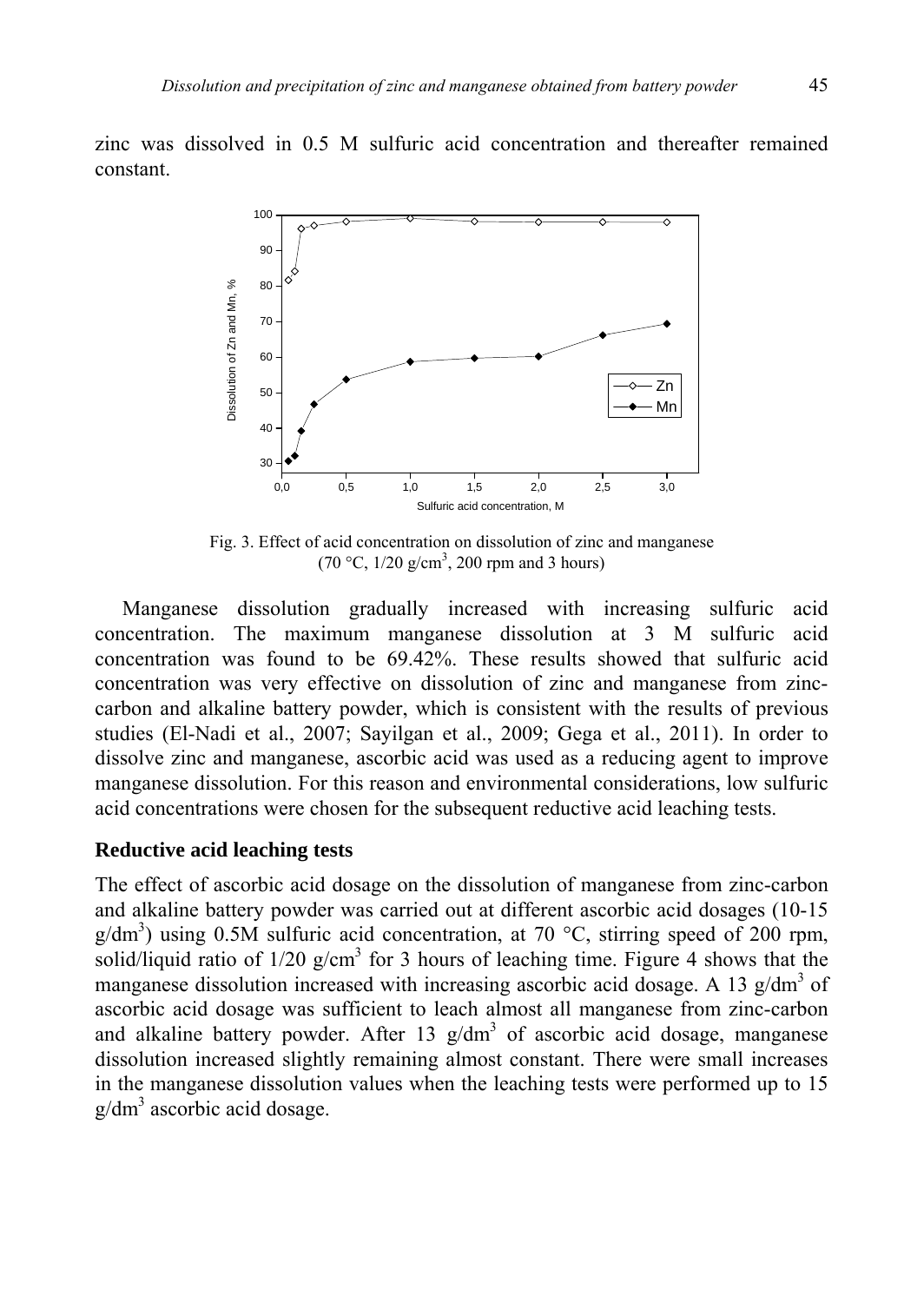

Fig. 4. Effect of ascorbic acid on dissolution of manganese (0.5 M sulfuric acid concentration, 70 °C, 200 rpm,  $1/20$  g/cm<sup>3</sup> and 3 hours)

The effect of sulfuric acid on dissolution of zinc from zinc-carbon and alkaline battery powder was studied using 13  $g/dm<sup>3</sup>$  of ascorbic acid dosage, at 70 °C, stirring speed of 200 rpm, solid/liquid ratio of  $1/20$  g/cm<sup>3</sup> for 3 hours of leaching time. Figure 5 shows that zinc dissolution increased with an increased sulfuric acid concentration up to 0.5 M and then remained constant. The maximum reached value of Zn dissolution was 99.99%.



Fig. 5. Effect of sulfuric acid concentration on dissolution of zinc (13 g/dm<sup>3</sup> of ascorbic acid dosage, 70 °C, 200 rpm,  $1/20$  g/cm<sup>3</sup> and 3 hours)

# **Effect of solid/liquid ratio**

Dissolution of zinc and manganese from zinc-carbon and alkaline battery powder by 0.5 M sulfuric acid concentration, 13 g/dm<sup>3</sup> of ascorbic acid dosage, at 70  $\degree$ C, stirring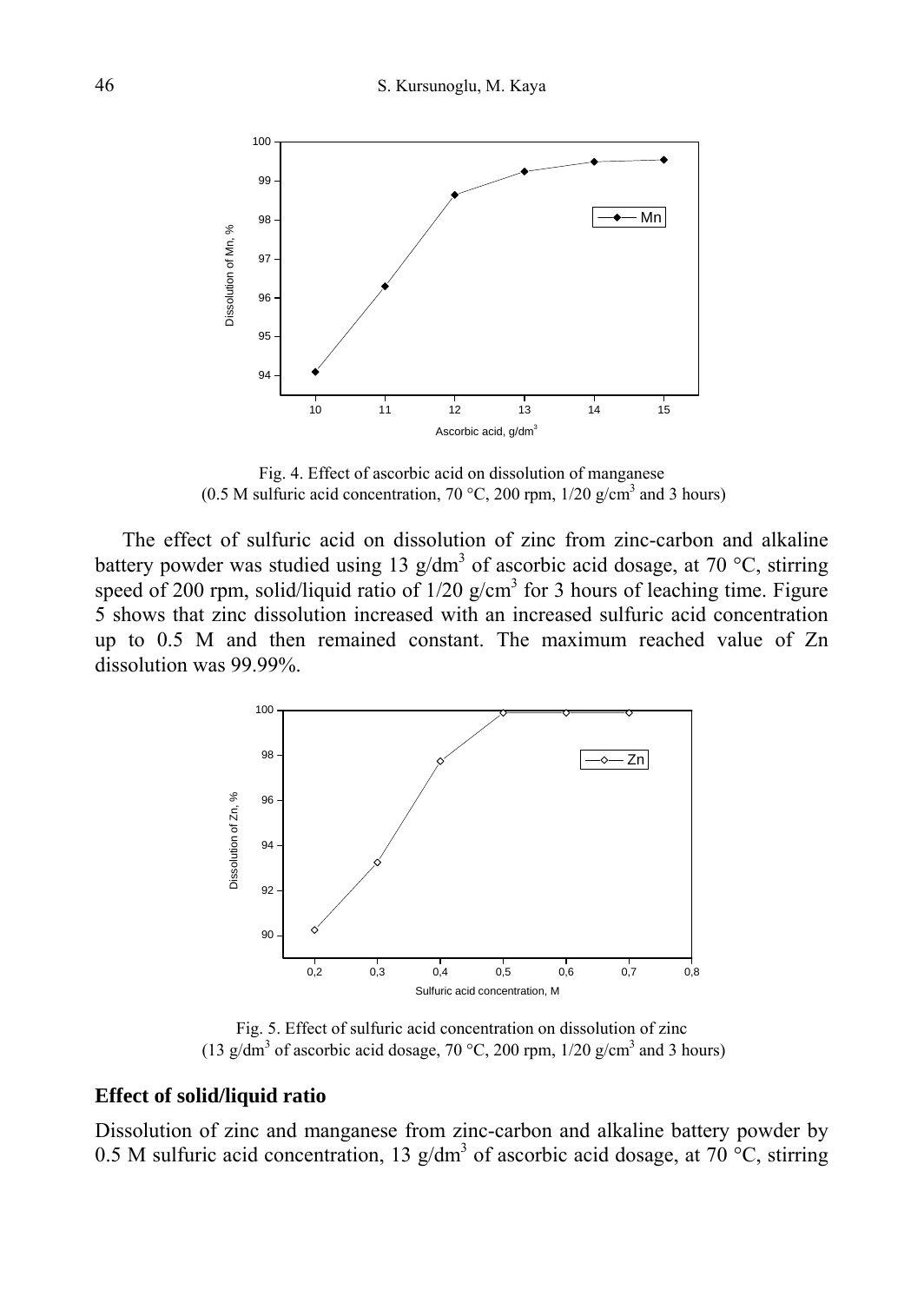speed of 200 rpm for 3 hours leaching time was tested by varying the solid/liquid ratios (1/20, 1/16, 1/10 and 1/5), as given in Fig. 6. Zinc and manganese dissolution significantly decreased with increasing solid/liquid ratio. When the solid/liquid ratio was lower than 0.10, leaching of zinc and manganese significantly increased, since most of zinc and manganese were leached into the solution to form  $ZnSO<sub>4</sub>$  and MnSO<sub>4</sub>. The highest dissolutions were found at solid/liquid ratio of 0.05 (1/20 g/cm<sup>3</sup>).



Fig. 6. Effect of solid/liquid ratio on dissolution of zinc and manganese (0.5 M sulfuric acid concentration, 13 g/dm<sup>3</sup> of ascorbic acid dosage, 70 °C, 200 rpm and 3 hours)

#### **Effects of leaching time and temperature**

To determine the effects of time and temperature on dissolution of zinc and manganese from zinc-carbon and alkaline battery powder more accurately, leaching experiments were performed under constant conditions of 0.5 M sulfuric acid concentration, 13 g/dm<sup>3</sup> of ascorbic acid dosage,  $1/20$  g/cm<sup>3</sup> of solid/liquid ratio, 200 rpm stirring speed and 20-70 °C temperature range. The results obtained are shown in Fig. 7. Dissolution of manganese increased with increasing temperature. The maximum manganese dissolution values were 92.06% at 20 °C, 98% at 50 °C and 99.75% at 70 °C.

Zinc dissolution slightly increased with increasing leaching time. Zinc was almost fully dissolved at 70 °C for 3 hours leaching time. Dissolution behavior of zinc and manganese showed a similar trend for all temperatures and leaching times. Figure 7 shows that temperature and leaching time are important factors that affect the leaching process. After one hour of leaching at 20  $^{\circ}$ C in 0.5 M sulfuric acid solution using 13  $g/dm<sup>3</sup>$  of ascorbic acid, dissolutions of manganese and zinc were 91.2% and 90.76%, respectively. However, when leaching temperature and time were 70 °C and 3 hours, dissolution of zinc and manganese increased to 99.99% and 99.25%, respectively.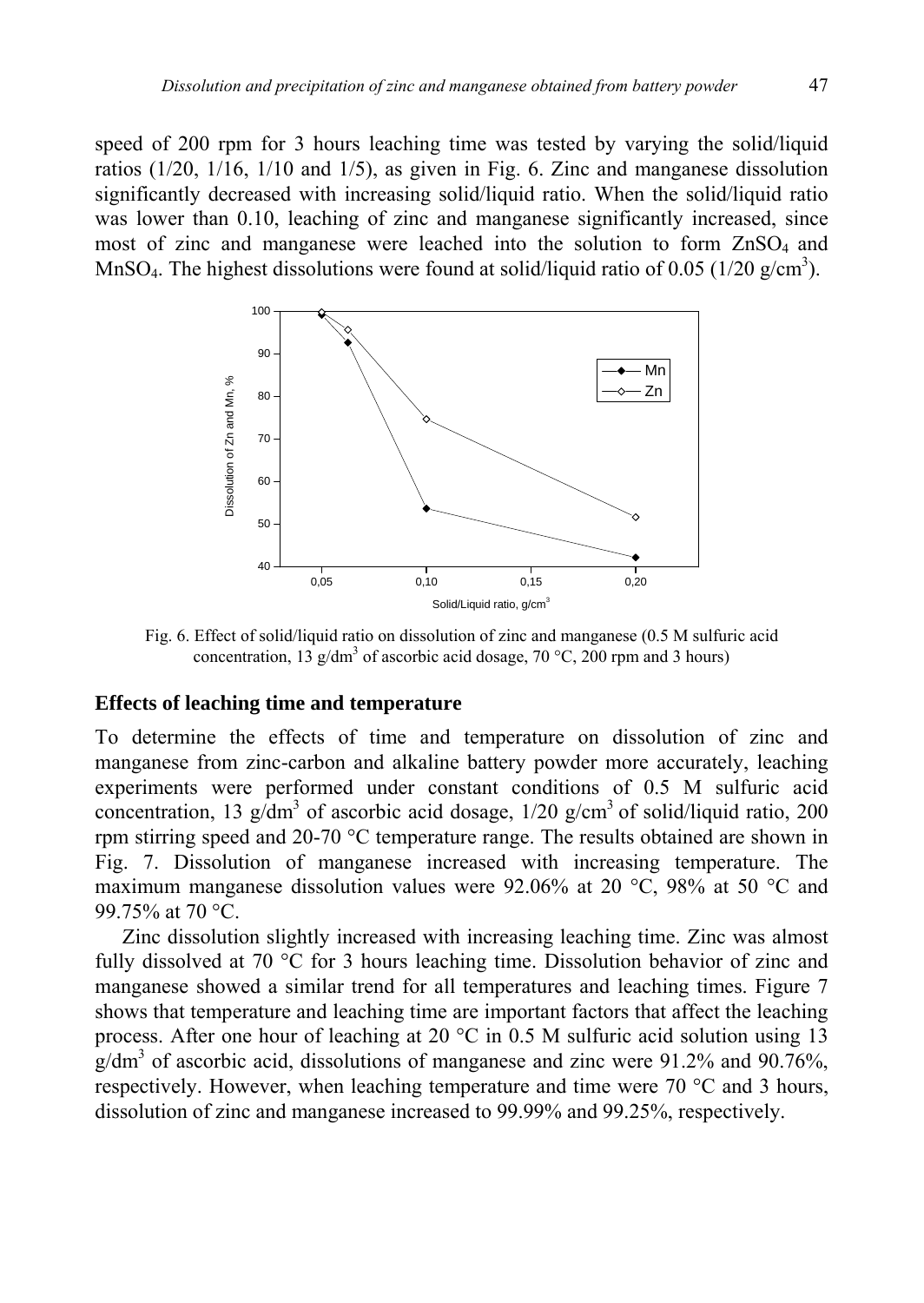

Fig. 7. Effect of leaching time on Zn and Mn dissolution at different leaching temperature (0.5 M sulfuric acid concentration, 13  $g/dm^3$  of ascorbic acid dosage, 200 rpm,  $1/20 g/cm^3$ )

### **Kinetics of manganese from zinc-carbon and alkaline battery powder**

Kinetics data collected at different temperatures for 0.5 M sulfuric acid, 13  $g/dm<sup>3</sup>$ of ascorbic acid dosage, 200 rpm of stirring speed, 1/20 of solid/liquid ratio for 3 hours leaching time were evaluated according to shrinking core model (Sohn and Wadsworth, 1979; Levenspiel, 1999). To determine chemical rate constant ( $k_p$ ) of manganese dissolution in the temperature range of 20–70 ºC (Fig. 8), the best linear relationship for manganese was obtained from equation:

$$
1 - \frac{2}{3}x - (1 - x)^{\frac{2}{3}} = k_{p}t,
$$
\t(3)

where  $k_p$  is chemical rate constant (cm·min<sup>-1</sup>), *t* time (min), *x* fraction reacted of manganese.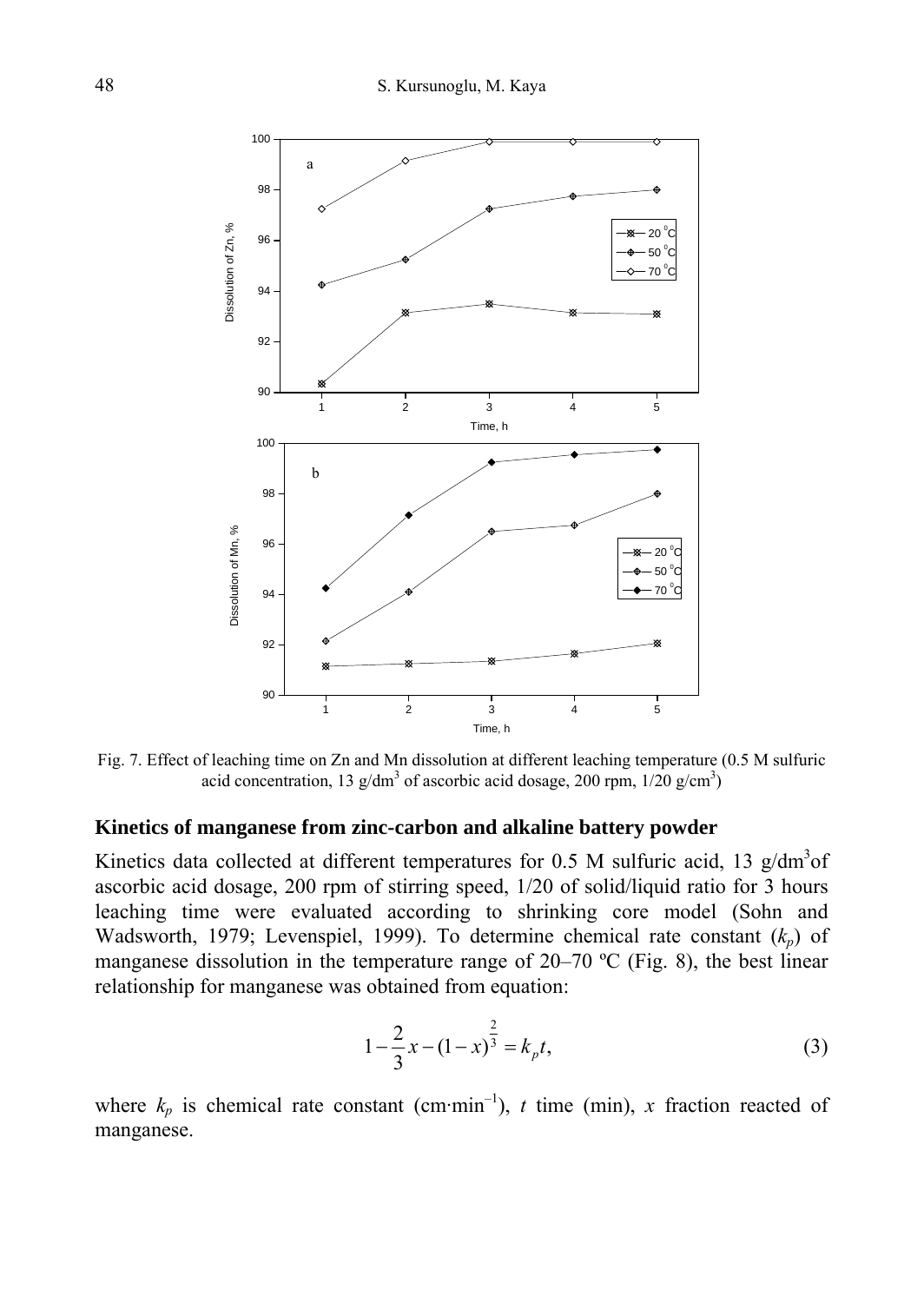

Fig. 8. Plot of  $1 - \frac{2}{3}x - (1 - x)^{\frac{2}{3}}$  versus time.  $R^2$  is determination coefficient

The Arrhenius plot (Fig. 9) was constructed using the experimentally determined ln  $k_p$  values as a function of the reciprocal of leaching temperature (1000/T) as shown in Fig. 9. The activation energy for manganese dissolution was calculated to be 7.04 kJ/mol, which is consistent with the values of activation energy reported for diffusioncontrolled leaching process (Habashi, 1969).



Fig. 9. The Arrhenius plot for manganese dissolution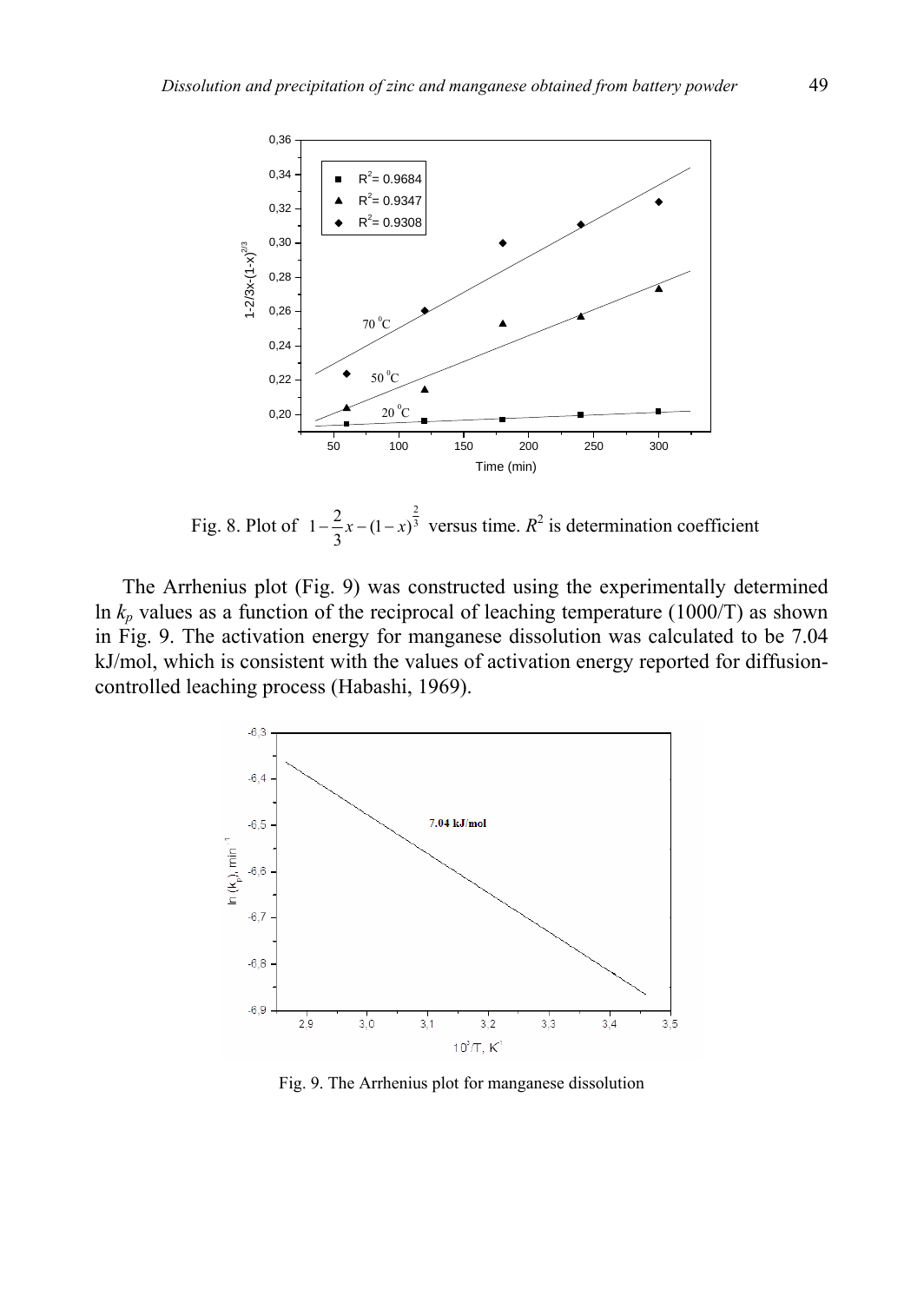## **Comparison of previous studies with present study**

Table 1 compares the data between this paper and previous studies reported on the reductive acid leaching of zinc and manganese from zinc-carbon and alkaline battery powders or manganese dioxide ores. It is clear that present work has some advantages over other studies. For instance, the sulfuric acid and reductants concentrations and leaching temperature are lower and manganese dissolution is relatively higher than in previous studies.

|                           | Type                      | Battery/Ore Leaching agents Temperature                                                                        | $({}^{\circ}C)$ | Leaching<br>time (min) | S/L<br>ratio | Dissolution<br>of $Zn$ $(\%)$ | Dissolution<br>of Mn $(\%)$ |
|---------------------------|---------------------------|----------------------------------------------------------------------------------------------------------------|-----------------|------------------------|--------------|-------------------------------|-----------------------------|
| Sahoo et.<br>al. $(2001)$ | Manganaese<br>dioxide ore | $0.543 M H_2SO_4$<br>$+30.6$ g/dm <sup>3</sup><br>oxalic acid                                                  | 85              | 105                    | 1/20         |                               | 98.4%                       |
| Ferella et<br>al. (2006)  | $Zn-C$ and<br>Alkaline    | $1.8 M H_2SO_4 +$<br>59.4 $g/dm3$ oxalic<br>acid                                                               | 80              | 300                    | 1/20         | 100%                          | 70%                         |
| Sayilgan et<br>al. (2009) | $Zn-C$ and<br>Alkaline    | $+30$<br>stochiometric<br>ratio $H_2SO_4$<br>$+ -30$<br>stochiometric<br>ratio oxalic acid                     | 45              | 180                    | 1/10         | Full                          | 91.2%                       |
| Sayilgan et<br>al. (2010) | Zn-C and<br>Alkaline      | stochiometric<br>ratio H <sub>2</sub> SO <sub>4</sub><br>$+(1.7 M)$<br>stochiometric<br>ratio ascorbic<br>acid | 45              | 180                    | 1/15         | Full                          | 97%                         |
| Tian et al.<br>(2010)     | Manganese<br>dioxide ore  | 1.9 M H <sub>2</sub> SO <sub>4</sub><br>$+3$ g corncob                                                         | 85              | 60                     | 1/10         |                               | 92.8%                       |
| Present<br>Study          | Mixed AA-<br>AAA sized    | $0.5$ M H <sub>2</sub> SO <sub>4</sub><br>$+13g/dm3$<br>ascorbic acid                                          | 70              | 180                    | 1/20         | 99.99%                        | 99.25%                      |

Table 1. Comparison of the conditions and dissolutions of recent and present studies

# **Precipitation tests**

Selective precipitation was previously reported by Veleso et al. (2005), De Michelis et al. (2007) and Poravazi et al. (2011) to separate metals present in spent batteries. In the current study, the precipitation tests were conducted using aqueous liquor obtained under the optimum test conditions found in the study of the reductive acid leaching tests (Table 2).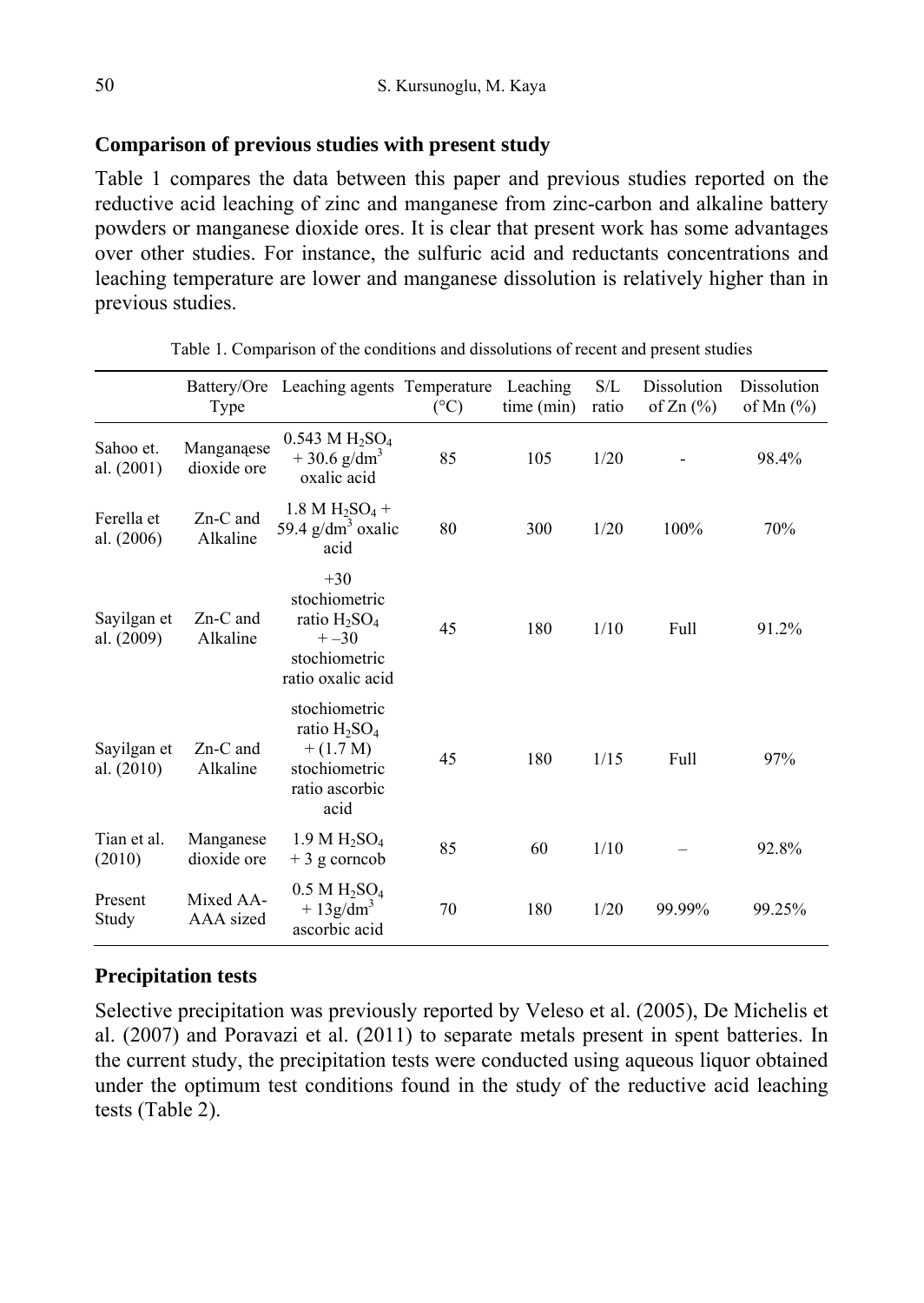|                                    | Tuoto 2. Optimum reugen te geld feuering test conditions |                           |             |
|------------------------------------|----------------------------------------------------------|---------------------------|-------------|
| Sulfuric acid<br>concentration (M) | Ascorbic acid dosage<br>$(g/dm^3)$                       | Temperature $(^{\circ}C)$ | Time (hour) |
|                                    |                                                          |                           |             |

Table 2. Optimum reductive acid leaching test conditions

Precipitations of zinc and manganese at different pH values adjusted with NaOH or KOH are given in Fig. 10. It shows that precipitation ratio of zinc and manganese increased with increasing pH value. The zinc precipitation increased from about 20- 30% to near-complete precipitation with increasing solution pH from 6 to 8. The manganese precipitation gradually increased with increasing pH value up to pH 8. Nearly all manganese precipitation was achieved around pH 10 for both NaOH and KOH, which is consistent with previous study (Veleso et al., 2005). These results indicate that zinc and manganese can be selectively separated by adjusting solution of pH using NaOH or KOH (Zhang and Cheng, 2007).



Fig. 10. Precipitation of Mn and Zn in the presence of NaOH and KOH at different pH's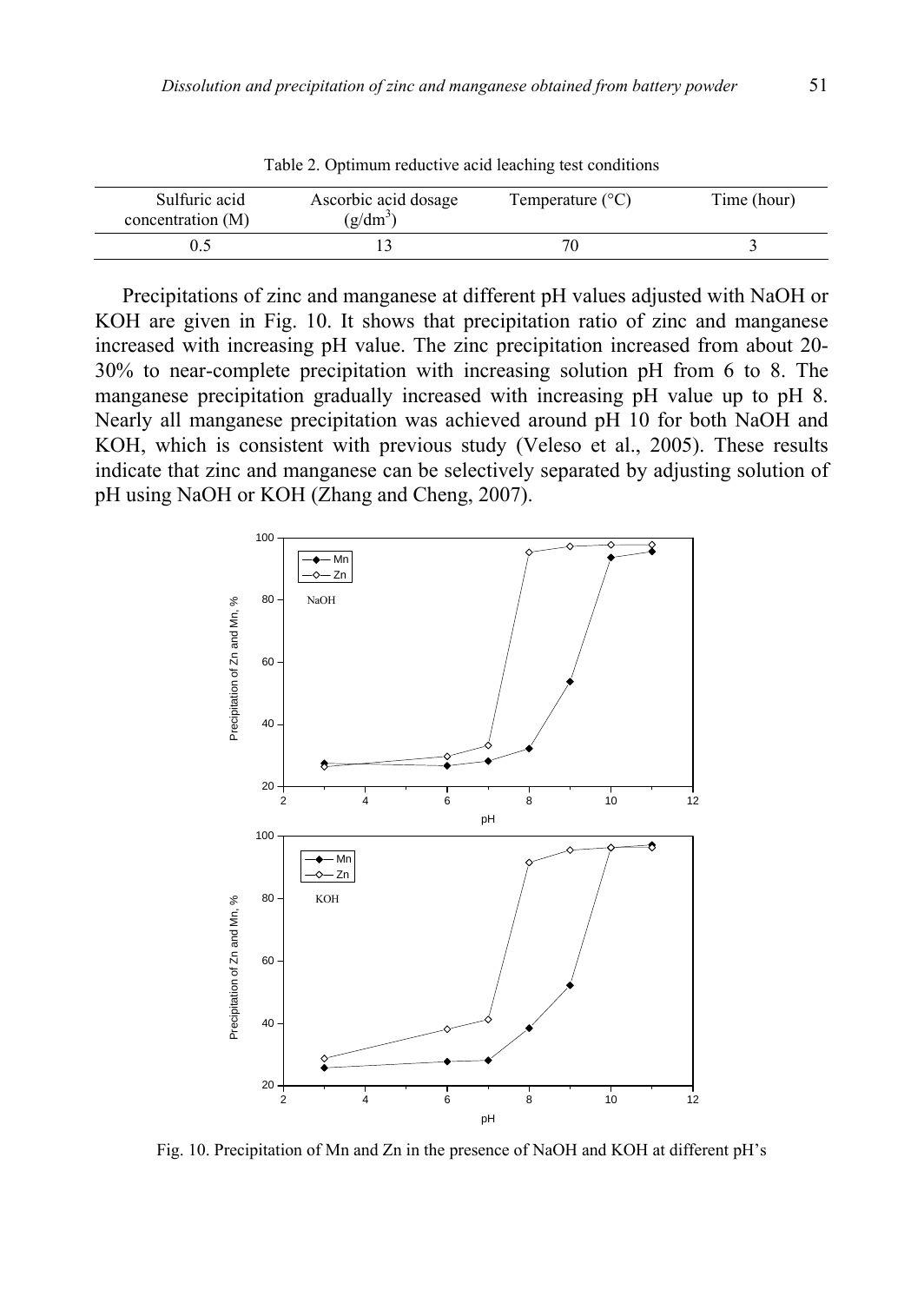The SEM-EDX images of the precipitated manganese hydroxide are given in Fig. 11. The manganese hydroxide particles precipitated by NaOH were heterogeneous in size and had a fractured structure. This may be resulted from hydrogen embrittlement.



Fig. 11. SEM-EDX images of precipitated manganese hydroxide

| Element | Weight $(\% )$ | Atomic $(\% )$ |
|---------|----------------|----------------|
| C       | 4.57           | 8.13           |
| N       | 7.53           | 11.49          |
| O       | 40.45          | 54.09          |
| Na      | 14.23          | 13.24          |
| S       | 0.40           | 0.27           |
| Mn      | 32.83          | 12.78          |
| Totals  | 100            |                |

For the spot indicated as spectrum 1, EDX analysis was performed and the results are given in Table 3. It shows that manganese and oxygen contents were detected in that point, indicating the presence of large amount of manganese hydroxide. The EDX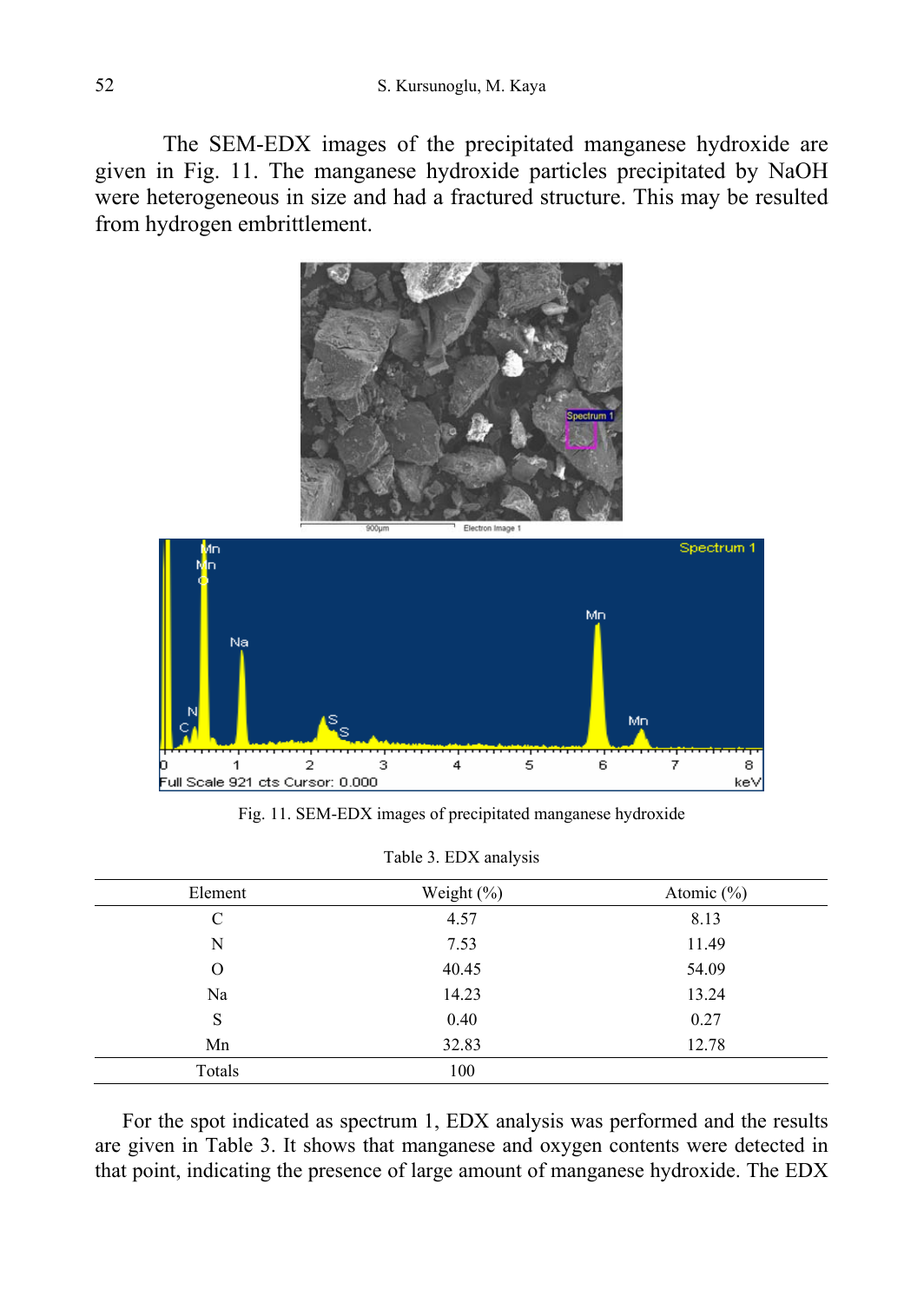analysis also indicated a small amount of sulfur in the sample. This may originate from the elemental sulfur, which starts to form and produce a layer around particles during the reductive acid leaching process.

#### **Leaching and precipitation conditions and proposed process flowsheet**

The optimum leaching and precipitation variables are given in Table 4. Figure 12 shows the proposed flowsheet by referring our laboratory experimental tests. The results show that it was possible to dissolve 99.99% of zinc and 99.25% of manganese from the battery powder. In the precipitation stage, zinc and manganese sulfates were precipitated in as zinc and manganese hydroxides. It was possible to precipitate more than 95% of zinc at pH value of 8 and 96% of manganese at pH value of 10.



Fig. 12. Hydrometallurgical flowsheet proposed for zinc and manganese recovery zinc-carbon and alkaline battery cells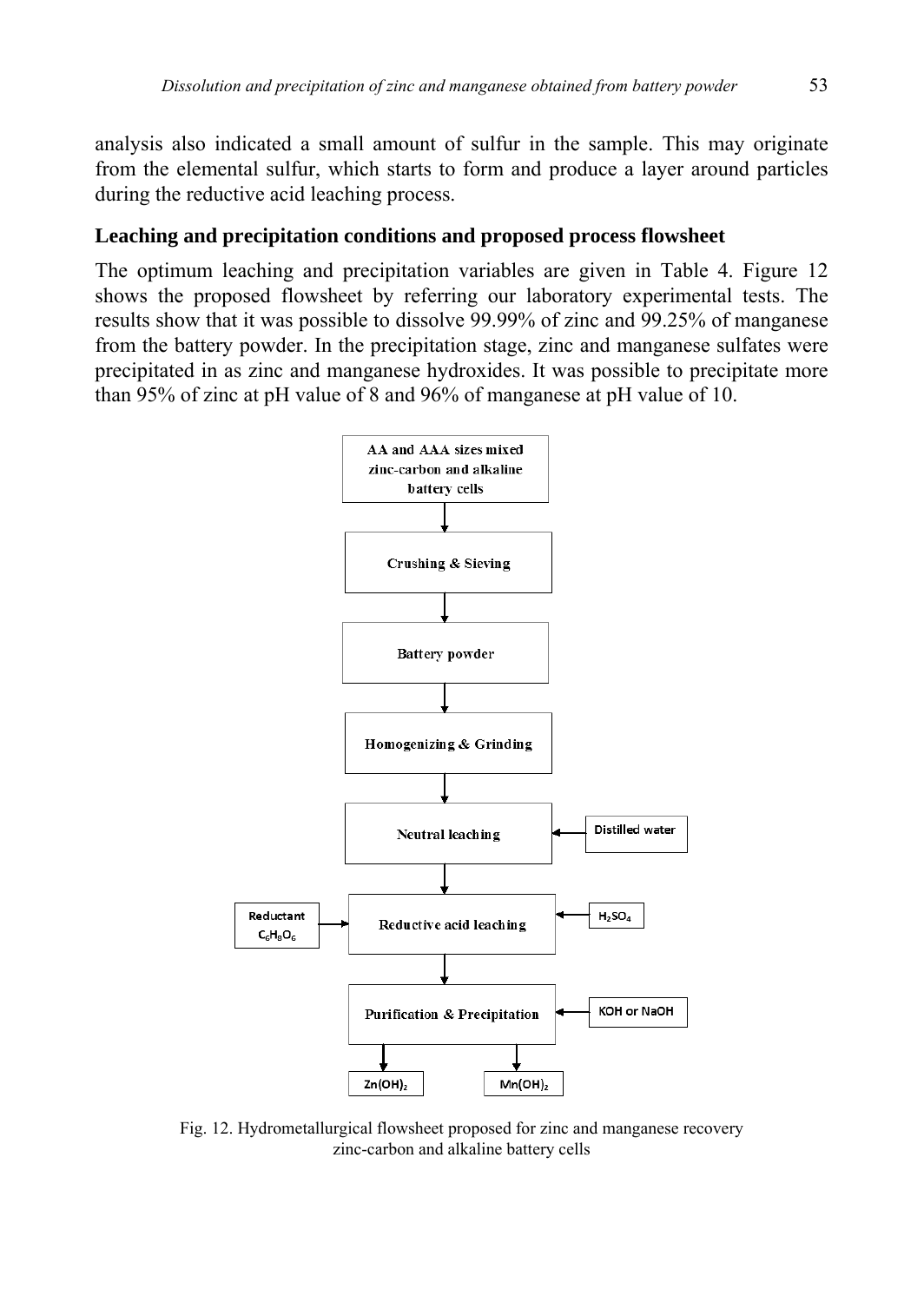| Sulfuric acid<br>concentration | Ascorbic acid<br>dosage $(g/dm^3)$ | Temperature<br>(°C) |  | Time (hour) Precipitation stage  | pH | pΗ |
|--------------------------------|------------------------------------|---------------------|--|----------------------------------|----|----|
| (M)                            |                                    |                     |  | NaOH or KOH<br>concentration (M) | Zn | Mn |
| 0.5                            |                                    | 70                  |  |                                  |    |    |

Table 4. The optimum leaching and precipitation experimental laboratory conditions

### **Conclusions**

In this study, simultaneous zinc and manganese recoveries from zinc-carbon and alkaline battery powder were studied. A hydrometallurgical flowsheet was developed for recovery of zinc and manganese from spent AA and AAA sized zinccarbon and alkaline battery cells. The optimum reductive acid leaching conditions were determined as 3 hours of leaching time, 70 °C of leaching temperature, 0.5 M of sulfuric acid concentration, 13 g/dm3 of ascorbic acid dosage, 1/20 g/cm3 of solid/liquid ratio and 200 rpm of stirring speed. Under these conditions, the dissolution efficiencies were 99.99% for Zn and 99.25% for Mn. An activation energy of 7.04 kJ/mol was determined for manganese dissolution, which indicates that this is a diffusion-controlled leaching process. Using 3 M NaOH as precipitating agent at room temperature, a 95.35% of Zn (pH 8) and 93.66% of Mn (pH 10) were precipitated from the leaching solution. Under the same conditions, using 3 M KOH, precipitations of Zn and Mn were 91.63% and 96.39%, respectively.

#### **Acknowledgements**

This work was supported by Research Projects Funding Unit of Eskisehir Osmangazi University (Project no: ESOGU BAP 2009/15018) in Eskisehir, Turkey.

# **References**

- BISWAL A., SANJAY K., GHOSH M.K., SUBBAIAH T., MISHRA B.K., 2011. *Preparation and characterization of electrolytic manganese dioxide (EMD) was prepared from manganese cake-A by product of manganese nodule processing*. Hydrometallurgy, Hydrom-03419.
- DE MICHELIS I., FERELLA F., KARAKAYA E., BEOLCHINI F., VEGLIO F., 2007. *Recovery of zinc and manganese from alkaline and zinc-carbon spent batteries*. J. Power Sources 172, 975–983.
- DE SOUZA C.C.B.M., TENORIO J.A.S., 2004. *Simultaneous recovery of zinc and manganese dioxide from household alkaline batteries through hydrometallurgical processing*. J. Power Sources 136, 191–196.
- EL-NADI Y.A., DAOUD J.A., ALY H.F., 2007. *Leaching and separation of zinc from the black paste of spent MnO2-Zn dry cell batteries*. J. Hazard. 143, 328–334.
- EL HAZEK M.N., LASHEEN T.A., HELAL A.S., 2006. *Reductive leaching of manganese from low grade Sinai ore in HCl using H2O2 as reductant*. Hydrometallurgy 84, 187–191.
- FERELLA F., DE MICHELIS I., PAGNANELLI F., BEOLCHINI F., FURLANI G., NAVARRA M., VEGLIO F.,TORO L., 2006. *Recovery of zinc and manganese from spent batteries by different leaching systems*. Acta Metallurgica Slovaca 12, 95–104.
- GEGA J., WALKOWIAK W., 2011. *Leaching of zinc and manganese from used up zinc-carbon batteries using aqueous sulfuric acid solutions*. Physicochem. Probl. Miner. Process. 46, 155–162.